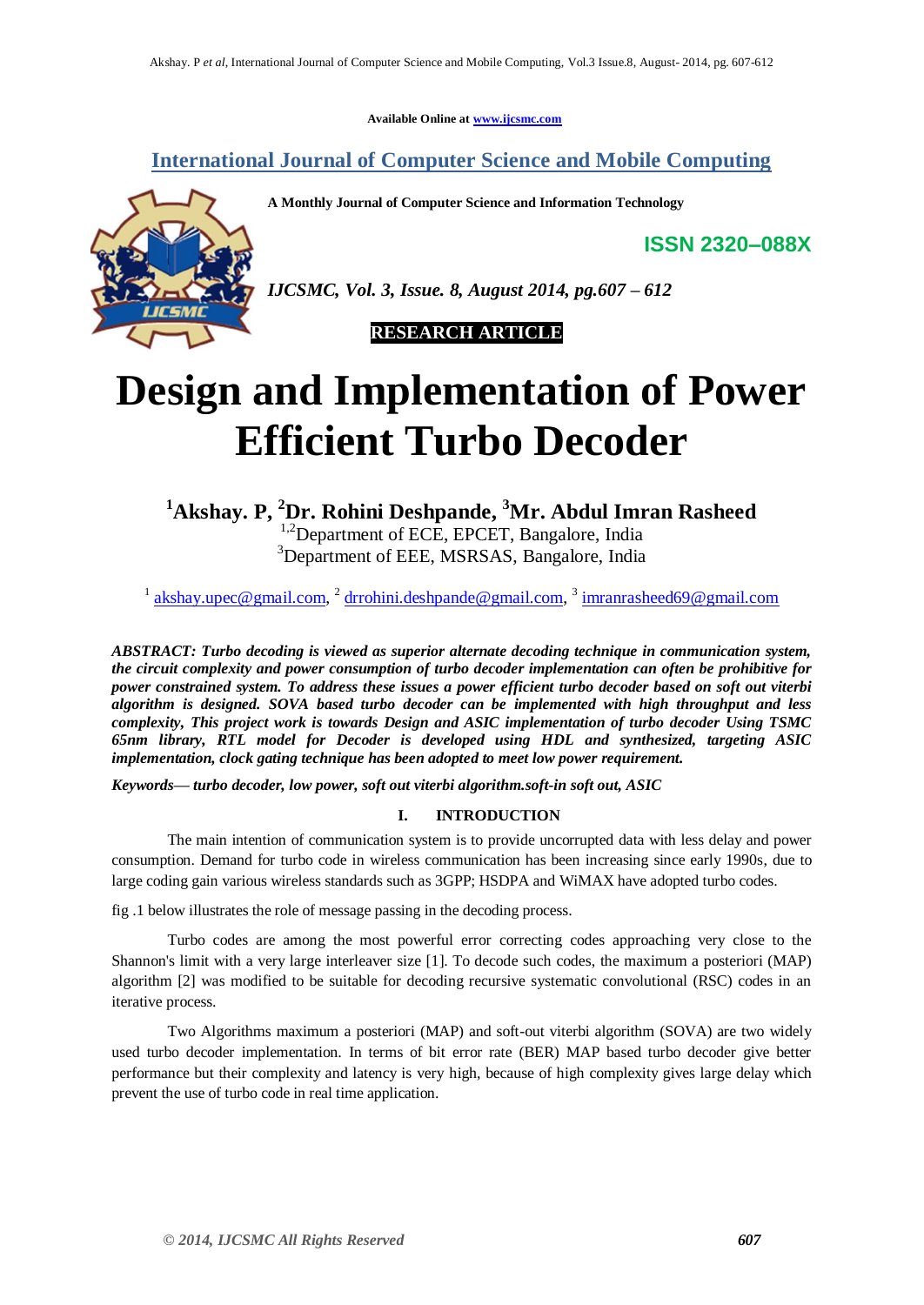

Fig .1 Message Passing from transmitter to receiver

The SOVA based turbo decoder can be implemented with high throughput, less complexity, with the increase in demand for real time application, this need coupled with emergence of device that perform decoding in software, that led to come up with a software based turbo decoding scheme that has a performance close to that of SOVA, while it greatly reducing complexity and Leeds to less delay and power consumption.

In this paper section II explains the turbo encoder and gives the general block diagram of turbo encoder, in section III brief out the turbo decoding techniques and their classification, section IV explains the iterative SOVA turbo decoding, section V gives the ASIC implementation and section VI gives simulation result and power comparison of turbo decoder using clock gating technique and without using clock gating technique is tabulated and paper is concluded in section VII.

#### **II. TURBO ENCODER**

The general structure of turbo encoder is shown in fig.2 .It consists of rate 1/3 parallel concatenated turbo code. encoder consists of two rate ½ recursive systematic convolutional encoders .it should be note that both are identical ,these encoders are called of parallel concatenation because both encoders are operate on same set of input bits rather than one encoding the output of other as in the case of serial.

The first encoder receives un-coded data bits in natural order and outputs a set of parity bits, the second component encoder receives a permutation of the data bits from a block interleaver and outputs a second set of parity bits.



Fig.2 Turbo encoder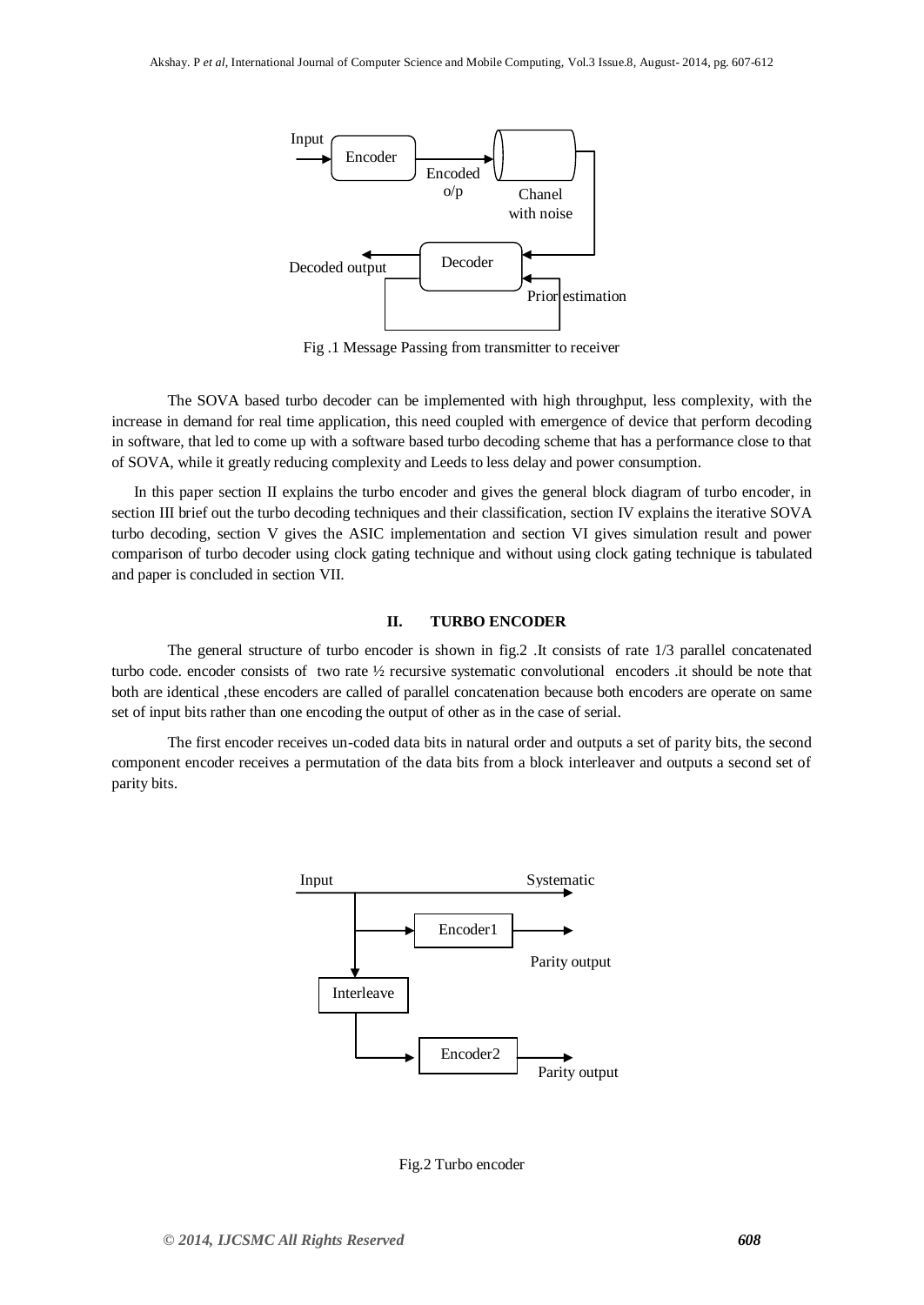#### **III. DECODING OF TURBO CODES**

Various decoding algorithm available for decoding turbo codes, all the turbo decoding algorithms are based upon trellis based estimation. The trellis based estimation algorithms are classified into two type's sequential estimation algorithms and symbol- by-symbol estimation algorithm.

The viterbi algorithm, SOVA and improved SOVA algorithm are classified as sequential estimation algorithm, where MAP, max-log-map and log-MAP are classified as symbol-by-symbol estimation algorithms. In general MAP, log-MAP, max-log-MAP, SOVA and improved SOVA, all these algorithms produce soft output. The viterbi algorithm is a hard-decision decoding algorithm; SOVA is a soft-out producing viterbi algorithm.

However on practice MAP turbo decoder is too complex to be implemented because of large number of multiplication and need of non-linear function, for that reason two simplified versions of it were Log-MAP and Max-Log-MAP[3], latter is sub-optimal in terms of BER performance but easier to implement requires only addition and max operator.

Another sub-optimum algorithm suitable for turbo decoding is soft output viterbi algorithm. It was found that the iterative SOVA is 0.7dB worse than the MAP algorithm at BER of IO4 *[3].* This is because the SOVA considers only two path sequences to update its soft output, namely the survivor and the concurrent path sequences; fig 3 below shown is the turbo decoder.





Block interleaver; helical interleaver and pseudo random interleaver are widely used different kinds of interleavers suitable for turbo decoding,

Block interleaver write data in row wise and read data in column wise, in helical interleaver it reads data in diagonal form, in pseudo random interleaver here it write data in  $i<sup>th</sup>$  and read data at  $i<sup>th</sup>$  address.

#### **IV. THE ITERATIVE SOVA**

The SOVA is based on the classical process of the VA**,** Followed by an updating rule to produce soft outputs on the estimated bit sequence.

At an instant time k the VA finds the survivor path, which is the path that has the smallest path metric between all the Metrics of paths that enter each state. The path metric is the Summation of all the branch metrics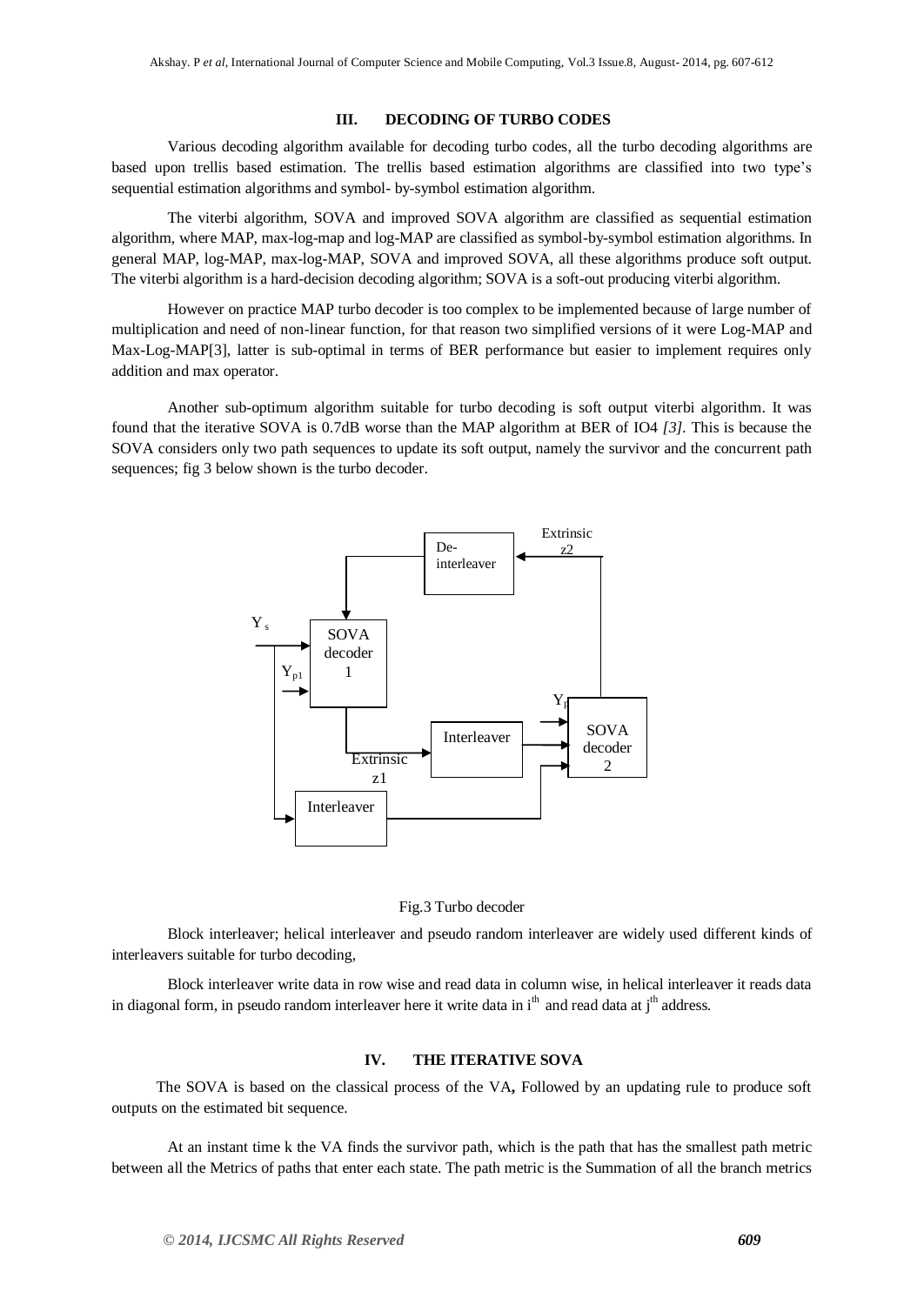of a state sequence, to do this, we define the branch metric between two states of a path, based on the squared Euclidean distance, as

$$
\lambda_k = \sum_{i=0}^{n-1} (y_{k,i} - x_{k,i})^2
$$

where  $l/n$  is the code rate, *n* is the codeword size, xk,; is the i-th transmitted symbol (or bit assuming BPSK modulation) and yk,i is the corresponding received value at the receiver

When the process of the VA has finished, only two paths are needed for the SOVA, the survivor or the best path and its Strongest competitor path, that is the path which had diverged at a past time k-v and merged to the same state as the survivor path at time *k,* their path metric difference A is also stored and the process of the SOVA is starting from the Last state of the trellis by tracing back.

To produce the bit Log Likelihood Ratio (LLR) values, we first initialize all the reliabilities of the survivor sequence to

L,  $= +∞$  and then we update as

$$
Ls = \min (Ls, \Delta), \text{if } \mathbf{u}_s \neq \mathbf{u}_c
$$

Where  $L_s$  is another reliability value representing the concurrent path, that additional updating rule makes the BR superior compared to the HR.

The power efficient turbo decoder based on SOVA will be implemented using clock gating and by using low power cadence library.

## **V. ASIC IMPLEMENTATION**

The synthesized RTL schematic of top level Designed Turbo Decoder using RTL compiler is show in the Fig 4, it has decoder, interleaver and de-interleaver blocks, the Clock gating technique is used to meet the low power requirement of the design.



Fig 4 RTL schematic of turbo decoder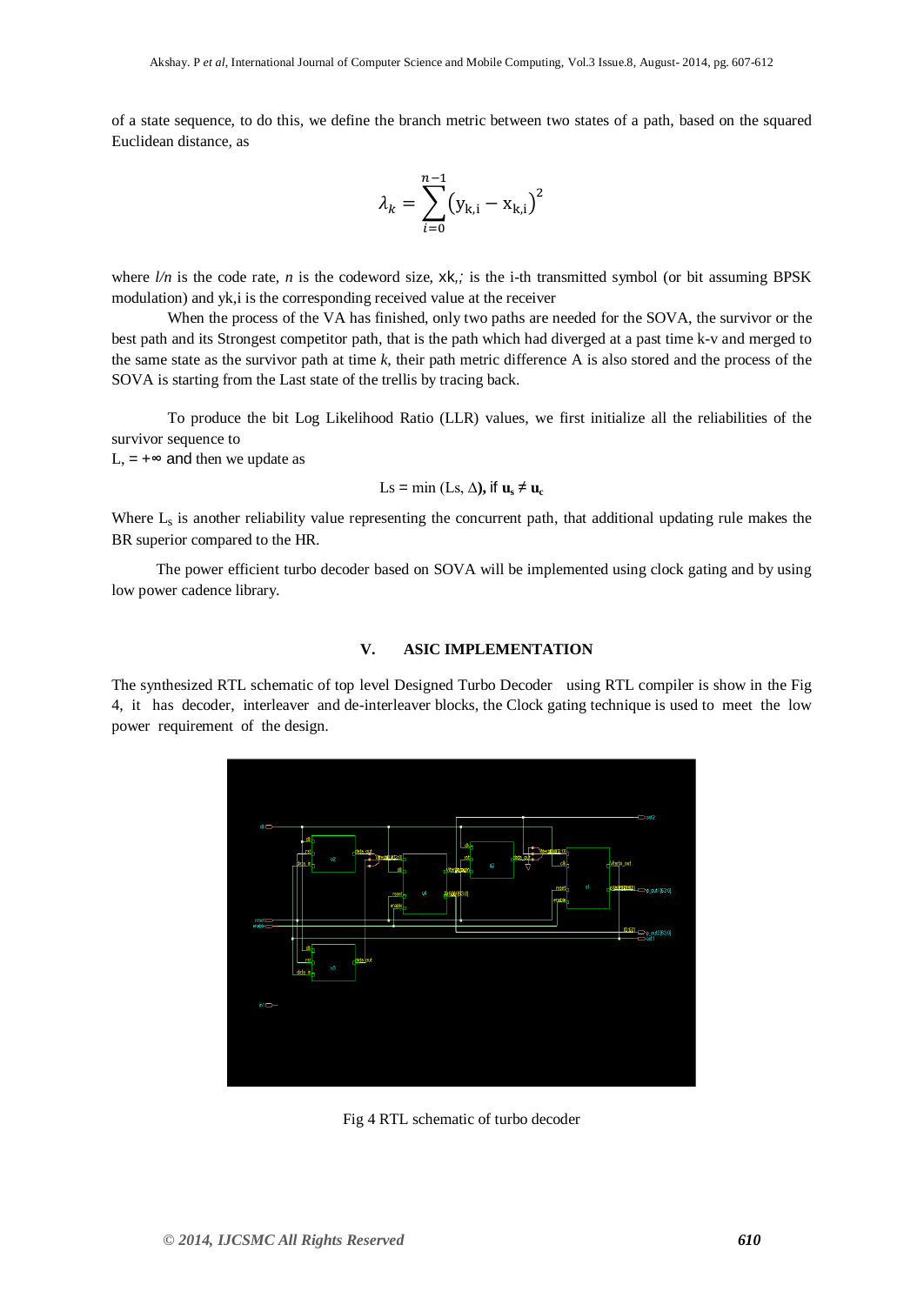### **a. Hardware model**

The final design after implementation of turbo decoder is shown in fig 5.

Fig 5 Turbo Decoder design after implementation

 $\overline{\phantom{a}}$ 

Standard cells placed in the core, pins and the routing of signal is shown, for turbo decoder after ASIC implementation.

# **VI. RESULT**

Simulation result for SOVA based turbo decoder is shown in fig.6; designed is simulated using Xilinx ISE 14.1 at 200 MHz frequency.

|                                    |                        |          |                                 | 9,294,497 mi |       |          |            |
|------------------------------------|------------------------|----------|---------------------------------|--------------|-------|----------|------------|
| Value<br>Name                      | $(7,500 \text{ rad})$  | B.000 ns | 8,500 mg                        | 9,000+       |       | p.500 ms | 10,000 rs  |
| 自我<br>a,                           |                        |          |                                 |              |       |          |            |
| est                                |                        |          |                                 |              |       |          |            |
| anoicy(3:0)<br>0111                |                        |          | 6111                            |              |       |          |            |
| 0001<br>bnoisy(3.0)                |                        |          | 0001                            |              |       |          |            |
| ynoisy30<br>0100                   |                        |          | 0300                            |              |       |          |            |
| 0111<br>whoisy(3:0)                |                        |          | 0111                            |              |       |          |            |
| 1110<br>(O.C) crisership           |                        |          | 1110                            |              |       |          |            |
| wintnoisy(10)<br>0001              |                        |          | 0001                            |              |       |          |            |
| 00001<br>adec(4:0)                 | 00000                  |          |                                 |              | 00001 |          |            |
| 00000<br>bdec(4.0)                 |                        |          | 00000                           |              |       |          |            |
| tiofico                            |                        |          |                                 |              |       |          |            |
| (0111,0000)<br>2.0m                |                        |          | [0111.0000.0000.0000.0000.0000] |              |       |          | [0111, 01] |
| mp <sub>S</sub><br>(0001,0000      |                        |          | [3001,0000.0000,0000,0000,0000] |              |       |          | [0001,00   |
| (0100,0000)<br>$-0.9$              | 00.0000.0000.0000.00   |          | [0100,0000,0000,0000,0000,0000] |              |       |          | 10100,01   |
| (0003,0003<br>$-0.5$               |                        |          | [3000,0000,0000,0000,0000,000   |              |       |          |            |
| <b>International</b><br>(0111,0000 | 0000,0000,0000,0000,00 |          | [0111,0000,0000,0000,0000,0000] |              |       |          | [011101    |
|                                    |                        |          |                                 |              |       |          |            |
|                                    | X1: 9, 194, 497 ns     |          |                                 |              |       |          |            |

fig.6 simulation result for SOVA based turbo decoder

From the below table1 it shows that the design with clock gating consumes 13.09mW and design without clock gating consumes 17.31mW that is the design with clock gating consumes 24.37 % less power compared to design without clock gating.